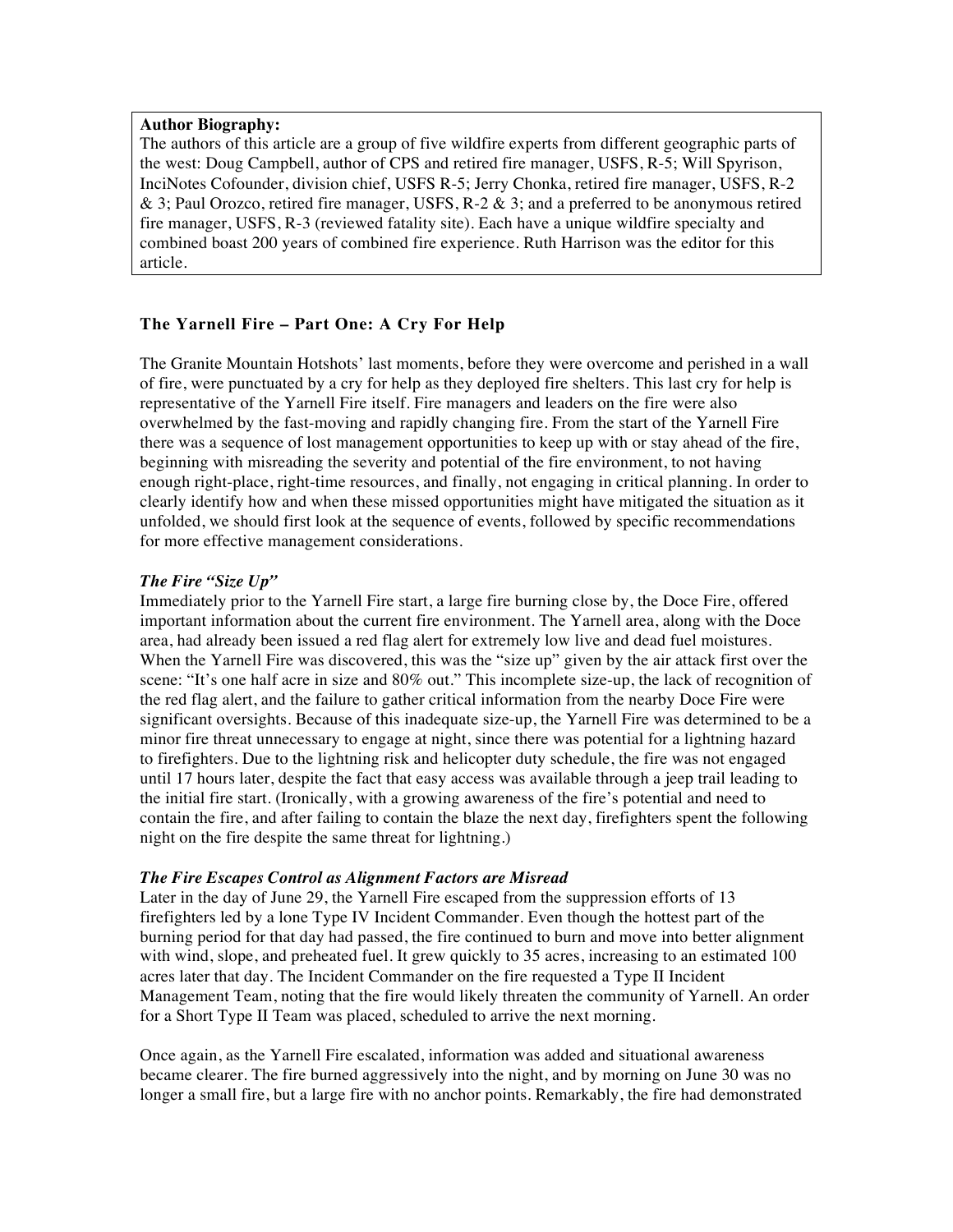out-of-alignment behavior by exhibiting aggressive growth at night despite the absence of heating from solar radiation. This atypical behavior of forces should have alerted management to expect radical fire growth when conditions were again aligned during the next burning period.

In addition, the fire was ruled by topography until the wind increased to the point it overcame the variations of slope and became a wind driven fire. The fire was now large enough to be aligned with fuels, slope, and wind from any direction. To make matters worse, the weather forecast for June 30 was for triple digit temperatures, with low relative humidity and thunderstorms, creating the possibility of dangerous, changeable winds. Additional alignment factors included the red flag alert for low live and dead fuel moistures as well as the ERC value in the 97th percentile, and alarmingly low thousand- hour-fuel-moisture readings from the nearby Stanton fire weather station. The resulting effect of this alignment of extreme thresholds contributed to the explosive fire behavior the afternoon of June 30. These extreme conditions had created a fire poised to explode into a major fire event and burn into the Yarnell community. The conditions necessitated a much greater response than a Short Type II Team to transition. Apparently, the magnitude of the situation was inaccurately assessed, resulting in management's under-reaction. Efforts from the State's fire management group and Short Type II Team to manage the Yarnell Fire simply were too far behind the severe conditions and escalation of the fire. The Type II Team had not marshaled enough and the right kind of resources, which added to the confusion and cycle of missed opportunities that led to the entrapments and fatalities.

### *June 30: Transitioning Command in a Severe Fire Environment*

In response to the worsening situation, the incoming Fire Overhead Team, with its variety and number of fire suppression resources, brought hope that the Yarnell Fire would be controlled and become just another lightning- sparked wildfire statistic. In typical firefighter fashion, the crew looked forward to meeting an exciting challenge, while providing a public service in responding to a fire. However, the piecemeal way these fire resources came together would soon change the mood from enthusiasm to frustration. Evidently, two type II incident commanders, one operations section chief, and a logistics chief (to arrive at 1600 on June 30) were ordered as separate individual resources rather than as a unit to comprise the fire overhead team. We know the team's briefing with the Arizona State Division of Forestry included only a few team members. The rest of the team members and resource orders would be filled and arrive at different times during the operational period. These additional resources coming in at different times would create briefing problems, in turn, leading to confusion and havoc out on the fire line.

As the make-shift incident management team gathered and tried to organize, the fire continued to increase in size and intensity, responding to hotter and drier environment. Influenced by the alignment of severe fire conditions, the fire had grown during the night to an estimated 300 to 500 acres with no control points. Daybreak found the fire poised in full alignment with dense pockets of fuel, with steep slopes, canyons and ravines acting as chimneys, amplifying hotter and drier aspects. All these conditions signaled danger reminiscent of the Dude Fire, July 26, 1990, that claimed the lives of 6 of the 11 firefighters who deployed fire shelters on that day. In addition to the known conditions on the Yarnell Fire, the energy release component, coupled with live and dead fuel moistures, constituted extreme fire severity, but the values of these measurements were unknown to the incident management team and firefighters.

#### *Confusion and Frustration*

Once incoming fire suppression resources began working on the fire, confusion, and frustration became the "norm." Below is an excerpt from the Arizona Republic article citing interview notes from Serious Accident Investigation conducted by the State of Arizona.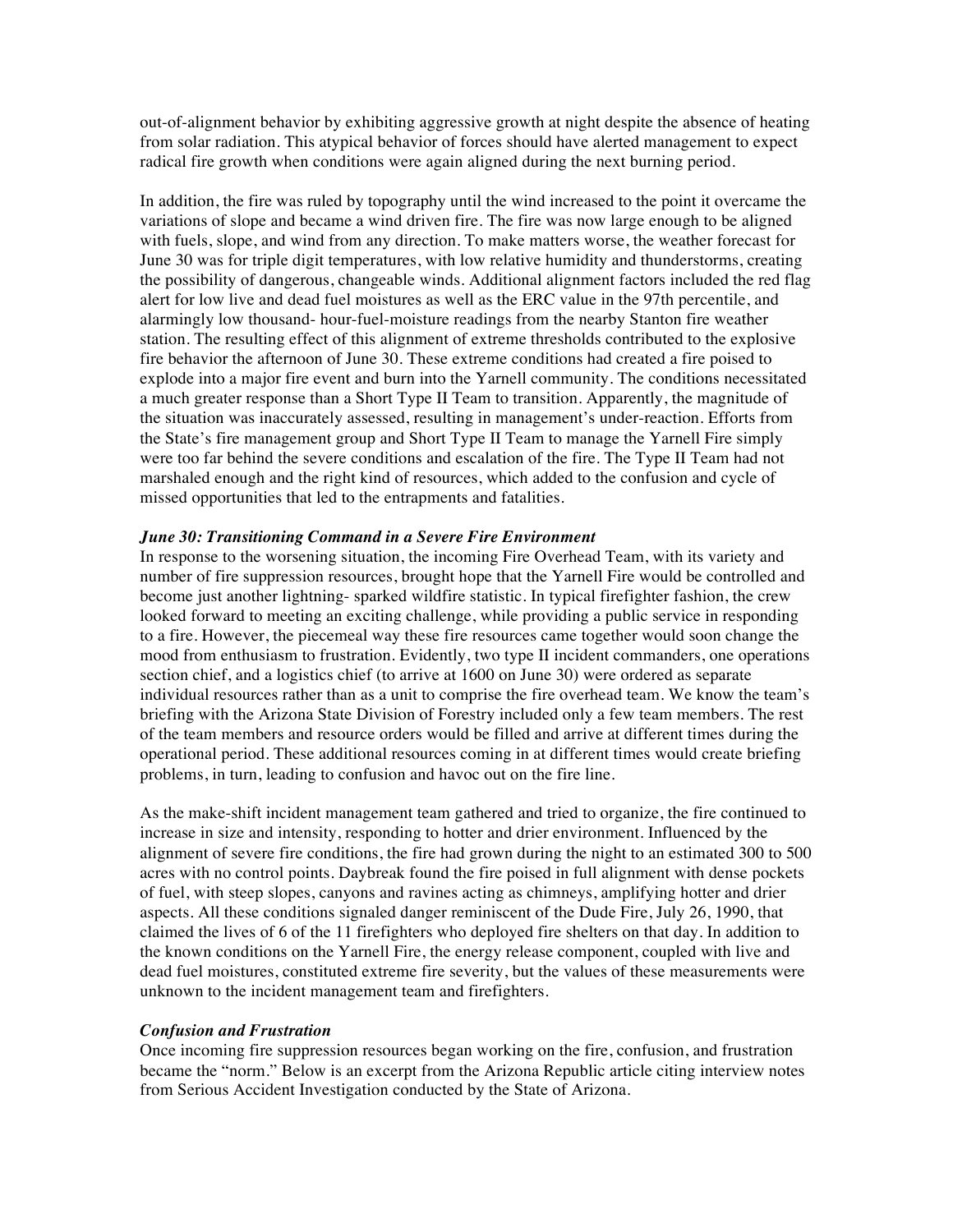- Throughout the interviews, key figures in the fire-suppression effort criticized almost every aspect of planning, oversight and execution.
- Members of the Blue Ridge crew said they dealt with a leadership dispute among supervisors and got no instructions, records show. They characterized the overall operation as "total non-stop chaos" and "Swiss cheese" because it was so full of holes.
- The Blue Ridge members said that they witnessed "a near miss" with aircraft, whose pilot and crew sounded, "overwhelmed", adding, "the air show seemed troublesome."
- Blue Ridge described overhearing the last transmissions from Granite Mountain and then sitting in a truck to "listen for anything on the radio."
- At fire headquarters after the fatal burn-over, Blue Ridge hotshots had a conversation with Roy Hall, the incident commander who had taken charge seven hours earlier. "They never knew (he) was the IC," an investigator noted. "They never heard it over the radio" (Wagner & Sanchez; Arizona Republic; December 13, 2013).

## *Reading the Fire Environment and Fire*

At this point in the narrative, we must acknowledge pockets of excellence within fire organizations that have demonstrated sensible responses under these circumstances, observing the highest professional standards for public and fire fighter safety. For example, even as the Yarnell Fire raged toward disaster, the Blue Ridge Hotshots successfully escorted both the Lookout stationed at Granite Mountain, and a dozer operator caught in harm's way, to safe haven.

Furthermore, the Superintendent of the Blue Ridge Hotshots questioned the Granite Mountain Hotshots about their escape route, out of concern for their safety. He worried that the Granite Mountain Hotshots' escape path would lead them straight through the fire. Unfortunately, through miscommunication, he felt satisfied that they had laid out a clear route to safety, and sadly, did not pursue the matter further.

Meanwhile, Chuck Maxwell in Albuquerque, New Mexico, was poised to perform another lifesaving intervention, from his post leading the Regional Fire Behavior Predictive Center. From his remote location, he wondered if he should forcefully intervene, after seeing the alignment of severe environmental factors which, when accelerated by predicted micro-bursts of out-flow winds from thunder storms, would make the Yarnell Fire explosively dangerous. However, due to management protocols, he could not offer his observations and concerns without a formal request from the proper officials. Previously the Fire Behavior Predictive Center had appropriately issued a red flag alert for extremely low live and dead fuel moistures, providing an added component in evaluating a severe fire environment, magnifying the risk for extremely dangerous fire behavior in the Yarnell area. While individual hotshots were aware of Maxwell's warnings, management leadership failed to recognize his assessment.

In the next issue – The Yarnell Fire – Part Two: Better Use of Resources.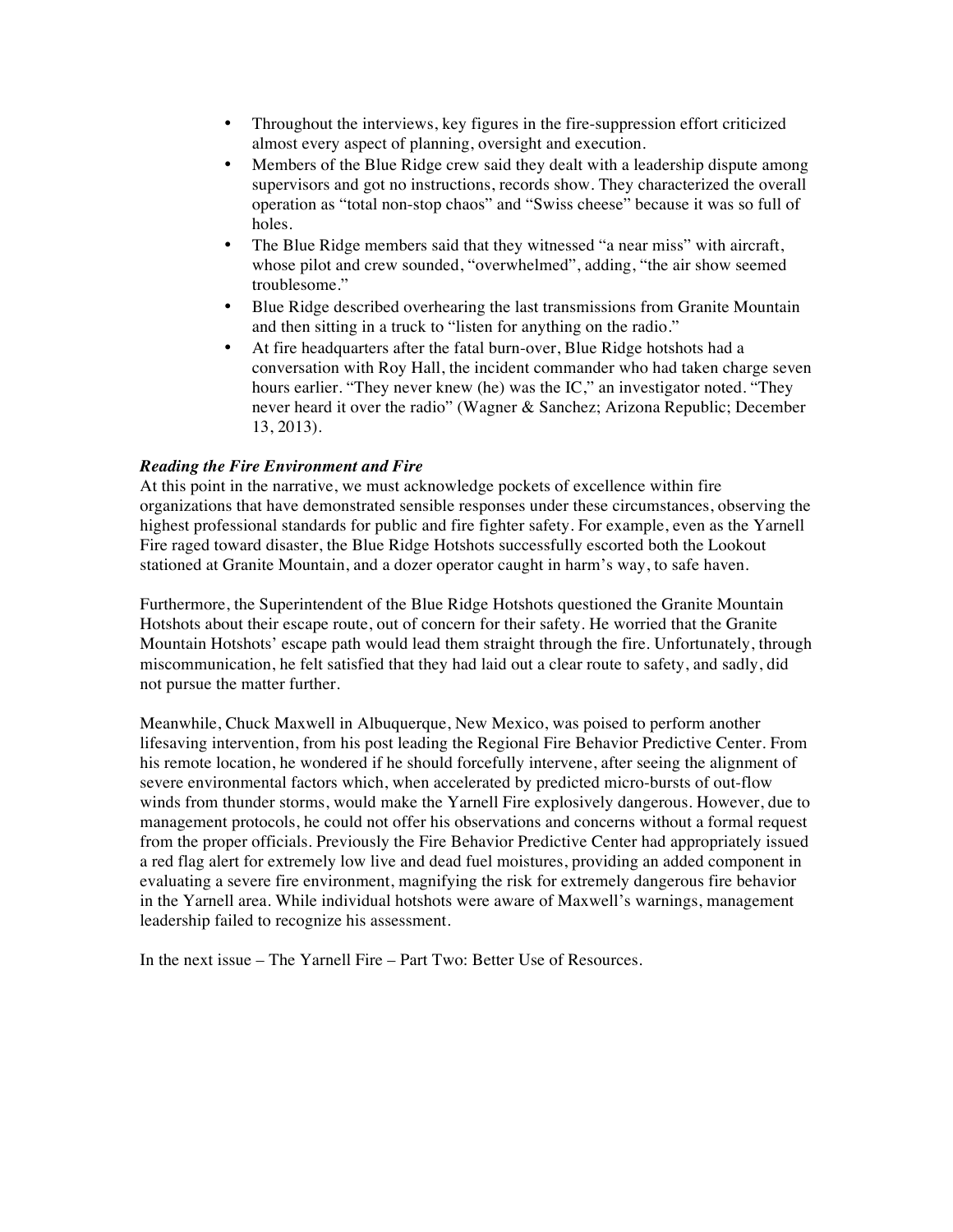# **THE YARNELL FIRE - PART TWO: AN EXAMINATION OF WORKLOAD and TOOLS TO PREDICT FIRE SEVERITY**

What went so wrong on the Yarnell Fire, where 19 elite members of the Granite Mountain Hotshot crew died? Our team, which consists of five wildland experts from different geographic parts of the west, believes that to answer this question, it is necessary to examine whether fire management and leaders were prepared to manage the severity of the fire and its environment. This sort of examination leads to learning from the fatality fire, and represents a departure from the traditional fire investigation process, which primarily focuses on the fatality event itself. This same fire team believes an effective analysis of the fire conditions and environment leads to properly managed workloads, effective mitigation of fire risks and hazards, and an increased margin for error.

### *Fire Workload*

We begin with the relationship between workload, management, and fire severity. We believe that increasing fire workload can lead to compromised management, which in turn increases hazards and risks, and reduces the margin for error in maintaining safety. Interestingly, a 1957 Forest Service Report illustrates an emphasis on management's relationship to fatality fires, claiming that "fire fatalities are the result of a series of management misjudgments, errors," and something they called "sins of omission that happen in a severe fire environment." Simply put, the severity of the fire danger invariably leads to increased fire workloads. Without an adequate response to the increased workload, management oversights, errors, and omissions begin to surface. Therefore, it is critical to understand the severity of the fire and be able to quantify fire risk in order to effectively manage the workload, reduce hazards, and increase margin for error.

### *"Reading" a Fire is Critical*

Reading and understanding fire conditions in order to quantify hazards and develop mitigation tactics cannot be overemphasized. Why is it important to know the fire conditions? Doesn't everyone already know about fire danger? Although we are all familiar with the ubiquitous "Smokey the Bear" fire danger signs, it is nevertheless apparent there are significant deficits in the ability to read the fire conditions and site-specific fire behavior. In the Yarnell fire, for instance, both the fire environment and the fire itself were grossly underestimated. The results were catastrophic.

Knowing with accuracy the severity of the fire environment and intensity of the fire allows leaders to effectively match the management and fire strategies to the intensity of the fire. This, of course, ensures safety for firefighters and communities. On the other hand, failure to do so will likely result in missed opportunities to provide command and control for safety, as well as successful management of the fire. Once again, we saw this failure in the management of Yarnell.

We believe that not having a system or process to methodically read the fire's risks and hazards compromises safety, particularly when fires become larger, hotter, and more explosive due to either climate cycles of drought or global warming.

The current system of fire assessment, which uses mostly prior fire experiences and some academic training, has been somewhat effective in the past. This system has proven grossly inadequate, however, in managing current fires, which have increased in severity, intensity, and explosiveness as the result of long-term droughts.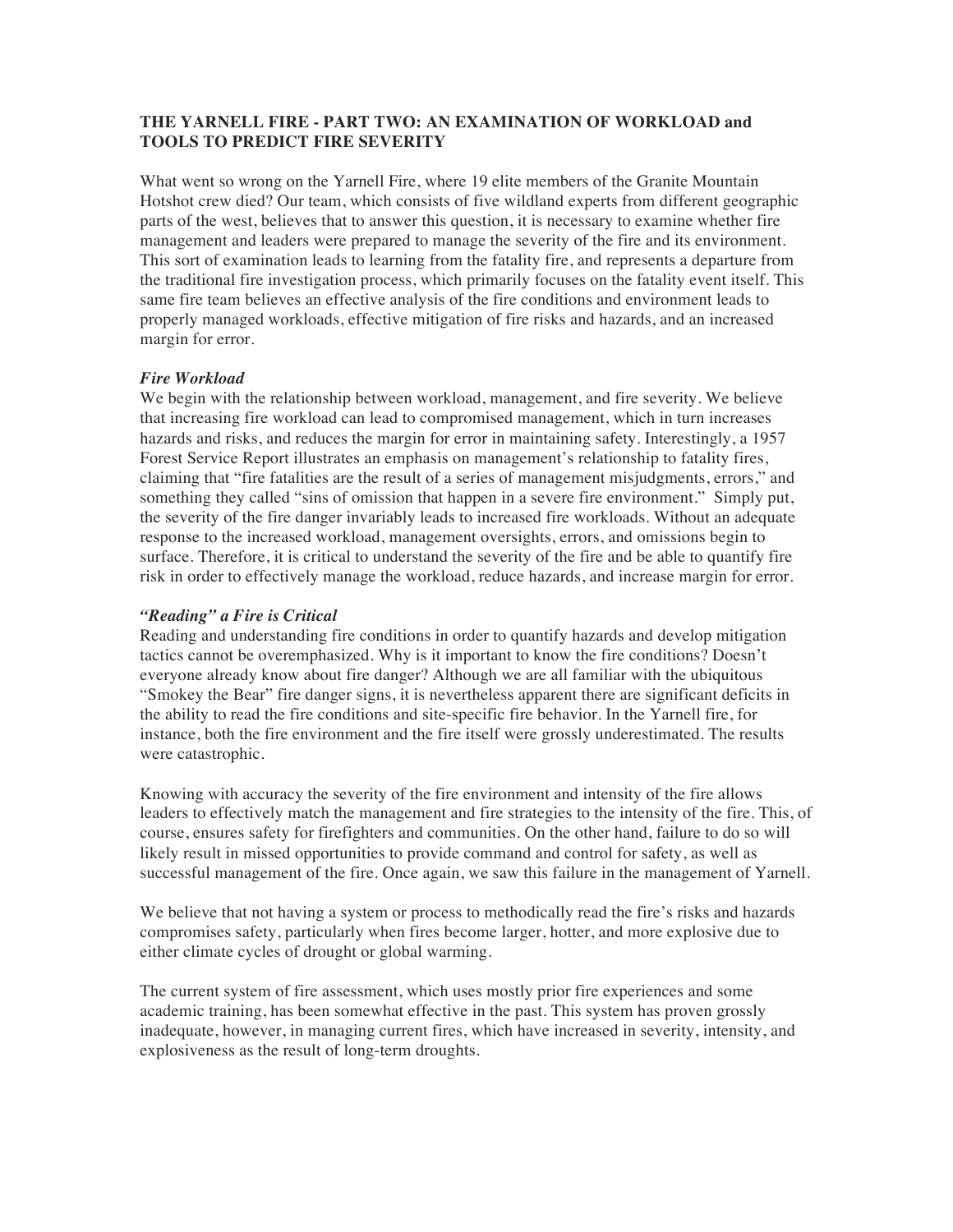### *Knowing Thresholds*

When working on the Thirty-Mile Fire Fatality Investigation Board of Review, one of our team members was asked to develop a set of thresholds that would accurately predict explosive fire danger in order to keep firefighters safe on the fire line. Unfortunately, it is not that simple. There is no such set of magic thresholds which guarantee an accurate prediction of fire explosiveness, although some fire managers have tried to use temperature, relative humidity, and other environmental factors to determine when to "disengage" from an unsafe fire environment. The challenge is that fire environments vary and change continually. Firefighters will always confront parts of any given fire that are relatively safe and other portions which are dangerous. In addition, the safety or danger of any particular section of a fire changes continually.

## *Energy Release Component: A Predictive Tool*

Regardless, it is obvious to us and most fire managers that tools to understand the fire environment and fire conditions are essential in effectively managing firefighting strategies and work load. We call the use of these tools *fire preparedness.* The best tool to accomplish this sort of preparedness is the use of the National Fire Danger Rating System or (NFDRS). Without explaining details of NFDRS, we suggest that the system, although mandated procedurally, is not being used effectively nor universally. As an example, one component of the NFDRS is knowing and responding to the Energy Release Component (ERC) value and using "pocket cards" to indicate red flag fire dangers and fire season severity. Unfortunately, pocket cards are rarely used. We surmise a lack of training and understanding of ERC are to blame for the fact that fire managers and fighters do not use ERC information and pocket cards.

The ERC (G model) was developed as a basic level of standard assessment of the fire environment. In some parts of the country, this model worked effectively. National fire policy mandated, however, that each agency, region, and unit find its own best predictors for the fire environment from NFDRS. This simply did not happen. As a result, the ERC model was not successful, since it was not systematically taught, enforced, nor adapted to local conditions. This is unfortunate, given the fact of knowing that intricacies of ERC offers a precise prediction tool for fire severity.

For example, an ERC reading of a 90<sup>th</sup> percentile can have two different meanings, depending on whether the value is increasing or decreasing. If the ERC value is increasing, it indicates that the moisture in the fuel is decreasing, which signals an increase in fire severity. If that same  $90<sup>th</sup>$ percentile ERC value is on its way down, this indicates that the moisture in the fuel is increasing, suggesting the fire severity is declining.

## *Fine Fuel Moistures and ERC Values*

Understanding this relationship of changing fine fuel moistures and ERC values is extremely helpful to fire managers. As firefighters know, fine fuel acts as kindling to start the fire. Whether fine fuel moisture is increasing or decreasing indicates a change in the severity of the fire environment, even though the ERC values may be the same. In this example of the ERC value at a  $90<sup>th</sup>$  percentile, if fuel moistures are increasing (because a wet air mass arrives or a high dew point occurs), then the severity of the fire is declining despite the fact that the  $90<sup>th</sup>$  percentile is itself a high value. In the Southwest, there have never been large fires when ERC values were dropping, even though the values themselves may be high.

When fine fuel moisture values are examined in conjunction with historical ERC averages, the result is a much more precise prediction of fire severity. Fire policy mandates that fire managers compare current ERC values in a fire environment to historical averages. If a current measured ERC value is significantly higher than historical averages for that time of year, then it is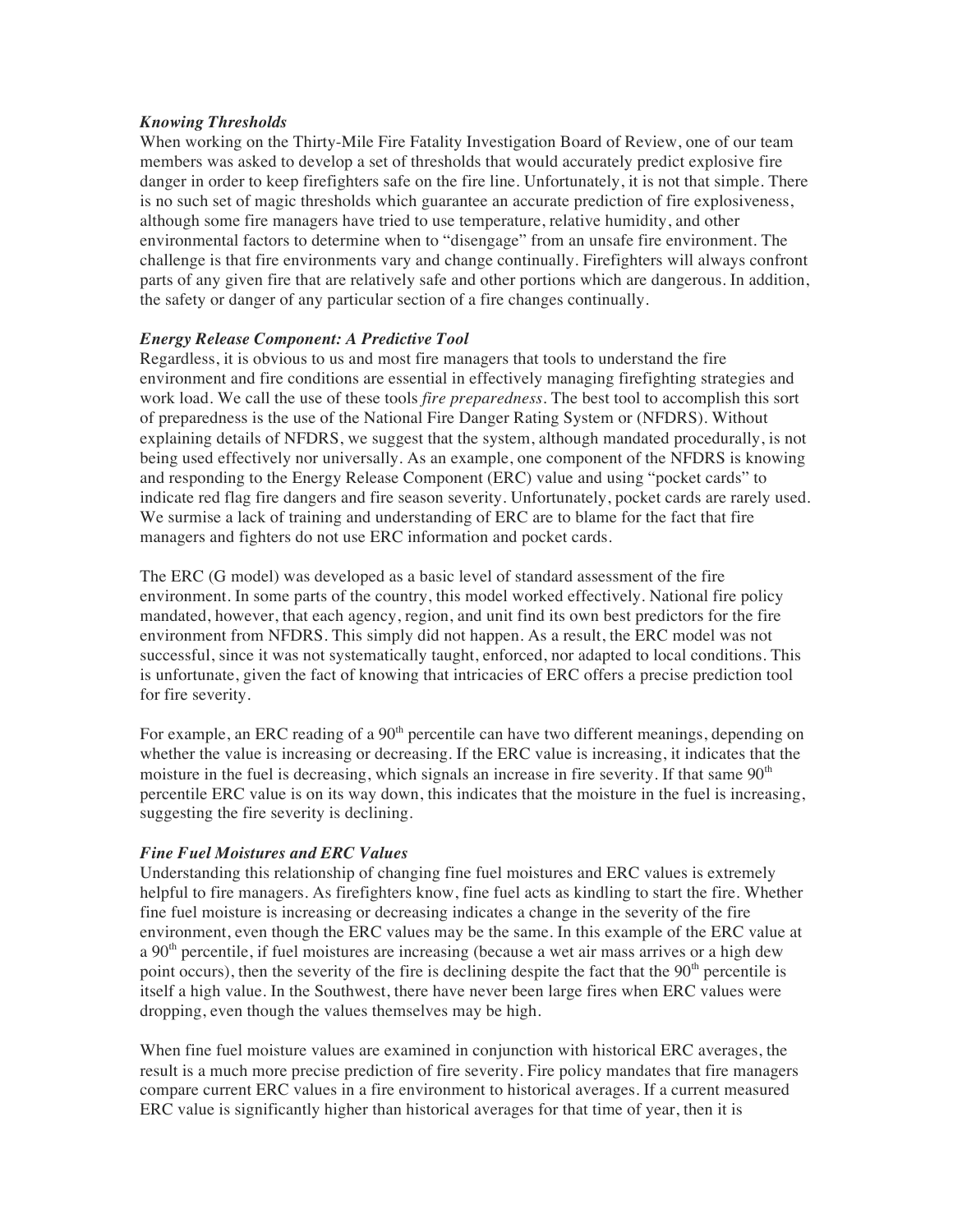extremely likely for fire conditions to be severe. Add the fine fuel moisture to this algorithm, and fire managers can quite accurately predict the severity of fires that are being battled on any given day.

ERC values are just one of many fire danger threshold indicators, for indicating whether a fire will act with the force of a Sunday stroll or a speeding train. The US Forest Service threshold value for extreme fire danger is the  $90<sup>th</sup>$  percentile ERC. So why is this information not being used? The first Yarnell Fire Serious Accident Investigation (SAI) did not even mention ERC in its report. The Arizona Department of OSHA Yarnell Fire Investigation Report mentioned ERC values, but did not consciously link them to an alignment of forces that signaled precisely defined dangerous and explosive fire conditions.

## *Thousand Hour and Live Fuel Moistures*

Thousand hour fuel moisture values are another important environmental condition to monitor. Thousand hour fuel moisture values are a reliable threshold indicator for fire severity. Statistically, when thousand hour fuel moisture values in the Southwest are 12% or lower there is high probability for a large fire occurrence. Live herbaceous and woody fuel moistures are also important conditions to monitor. One of our team members has spent over thirty years developing and using a system to monitor live and dead herbaceous fuel moistures. In doing so, he has developed fuel moisture thresholds for when crown fire is most likely. For example, conifer <75% live fuel moisture corresponds to potential for independent crown fire when in alignment with wind and slope. There is also a corresponding live fuel moisture value for crown fire in brush to consider. (see appendix 1)

*When ERC, live fuel moisture values, and dead fuel moisture values are in alignment, and determined to be more severe than historical averages, fire managers, leaders, and firefighters can assume without doubt that the fire will be dangerous and explosive.* 

## *Reading Site-Specific Fire Forces*

We have talked about how fire conditions set the stage for how a fire will burn. We want to remind readers that conditions influencing the fire environment, especially as measured by NFDRS, are mostly unseen. Conversely, once a fire begins, the forces affecting the fire, such as fuels, slopes, shading, and aspects, are visible. Fire managers, leaders and firefighters know this and through experience get very good at *reading* the fire. Once again, the ability to read the fire is largely based on experience and some academic learning. Unfortunately, as we mentioned earlier, there appears to be no widespread systemic application of these skills and knowledge.

The Campbell Prediction System (CPS) offers a systematic method to read the fire, as well as language to describe alignments and thresholds that affect the fire. Firefighters using CPS to methodically assess fire alignments and thresholds can more precisely predict where changes in the fire will happen. In addition, CPS predictions provide coherent and consistent communication between firefighters, because all are using the same language to describe the fire.

CPS works by looking at alignments of slope, fuel, and preheat (aspect, shading and or solar heating). In addition to CPS assessments, wind and weather must also be assessed, given their dramatic effects on the direction and force of fire. (We point to the Yarnell Fire, when strong winds developed and disastrously altered the already severe fire environment, causing the fire to blow up on June 30, 2014.)

## *CPS and the Yarnell Fire*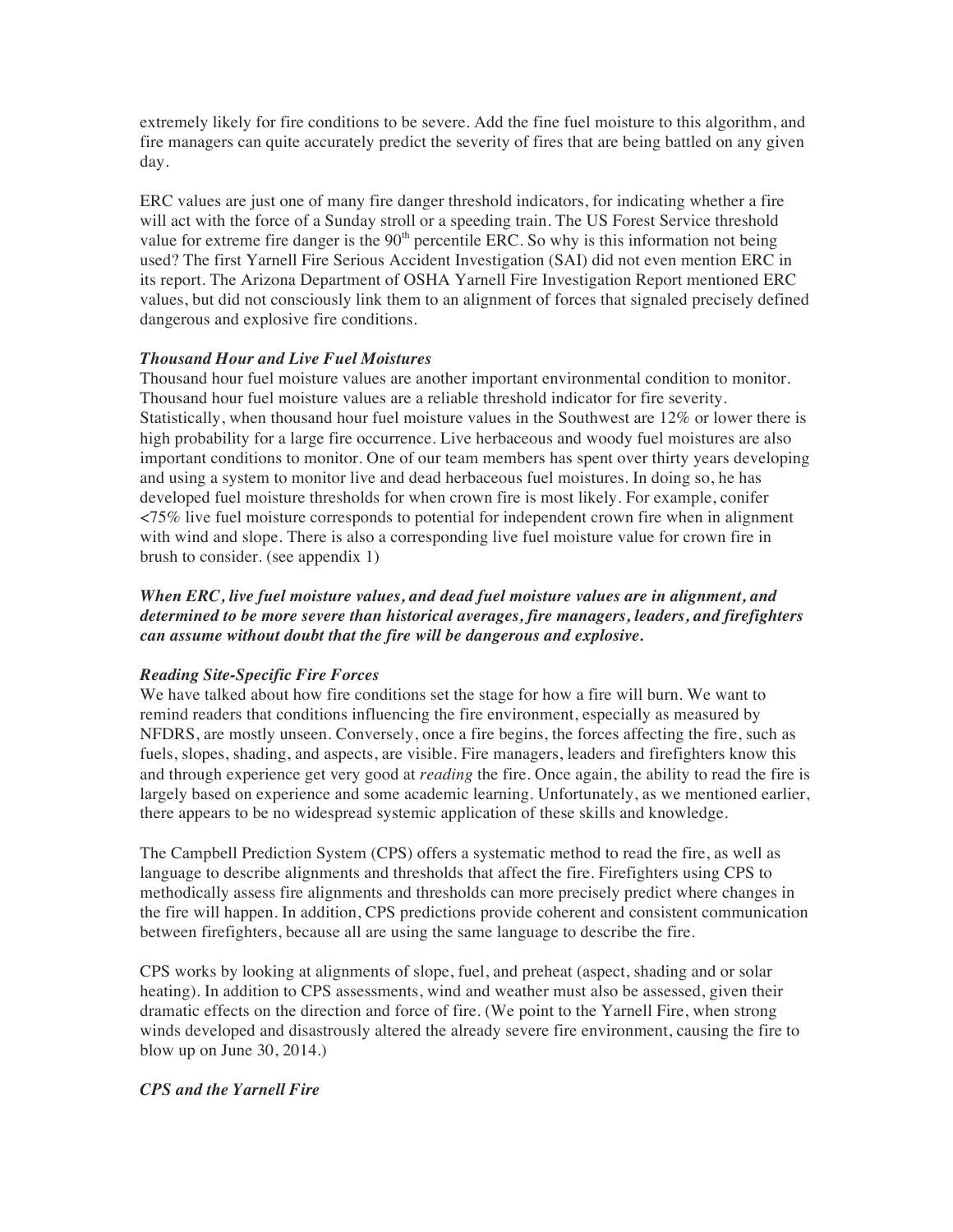In CPS language, what was the Yarnell Fire saying as it escalated from a fairly docile fire to a deadly inferno the afternoon of June  $30<sup>th</sup>$ ? To begin, the aggressive fire growth the night before, without solar preheating, was revealing a *signature*, indicating the fire would threaten to significantly intensify the next day when alignment of slope and fuel would align with solar heating.

CPS reads the fire head, flanks and heel. CPS looks for fire signatures on all sides of the fire examining the forces of solar preheating, fuel, and slope. Once a fire signature is observed, firefighters are able to infer the same fire behavior will likely occur under similar conditions. Had CPS been used during the Yarnell fire, managers and firefighters would have recognized predictive information about the fire as solar preheat increased. Fire behavior escalated dramatically on all sides of the fire as solar preheating intensified. These changes in fire behavior are clearly described by the Blue Ridge Hot Shots in their testimony during the Yarnell Fire investigations (flame lengths increasing, fire chewing through retardant, winds increasing and changing directions, spot fires occurring, spot fires increasing in size and frequency, etc.). Firefighters will agree this is how the fire must be read to determine thresholds for safety.

CPS descriptions of the fire signature also offer the ability to predict fire behavior if a wind shift occurs. For example, it is common knowledge among firefighters that if the fire head is making a strong explosive run with wind and a wind shift occurs to either flank of the fire, the same intense explosive fire behavior will occur if the fuel, slope, and solar preheat conditions remain the same. This is exactly what happened during the Yarnell Fire when wind shifts occurred. A less intense flanking fire turned into a deadly head fire as the winds from the outflow shifted directions.

#### *The Yarnell Fire: An Absence of Fire Prediction and Assessment Tools*

In the wake of the Yarnell tragedy, the question on the minds of families, members of the fire community, and news services was, "What could have possibly gone so wrong?" Our team attempted to answer said question in Part I of this series, when we described the fire events and decisions made by managers and firefighters as they confronted the deadly fire.

This article has taken a closer look at the fire assessment and predictive tools that should have been utilized by fire managers and firefighters in the Yarnell Fire. Clearly, before the Yarnell fire erupted, forest service personnel were aware of the severe drought conditions throughout the entire area. Unfortunately, however, the Arizona State Forestry/Fire Management and the Type II Team seemed not to have recognized the extent to which those drought conditions had dangerously impacted the fuel bed and entire fire environment.

The fire assessment tools we have described in this article, if utilized by the Yarnell fire team, would have offered opportunities to a) control a harmless fire early on, or b) maintain command and control of the fire later. There is no reasonable doubt that the initial fire could have and should have been easily extinguished. The fact that the early fire was growing significantly in size during the night offered a signature that cried out to be extinguished early on, in light of the severe fire environment.

A study of the historical severity of the fire environment for the Yarnell area during the last week of June confirms the potential for an explosive fire for which a "Short" Type II Team would be ill prepared to manage. (R-3 fire severity map) The confusion, mistakes, conflicts, and near misses that occurred when the Yarnell Fire blew up on June  $30<sup>th</sup>$  confirm that the Short Type II Team was not using the tools necessary to maintain command, control, and safety for firefighters and the public. The peaking fire behavior and urgent need to protect the local communities simply and